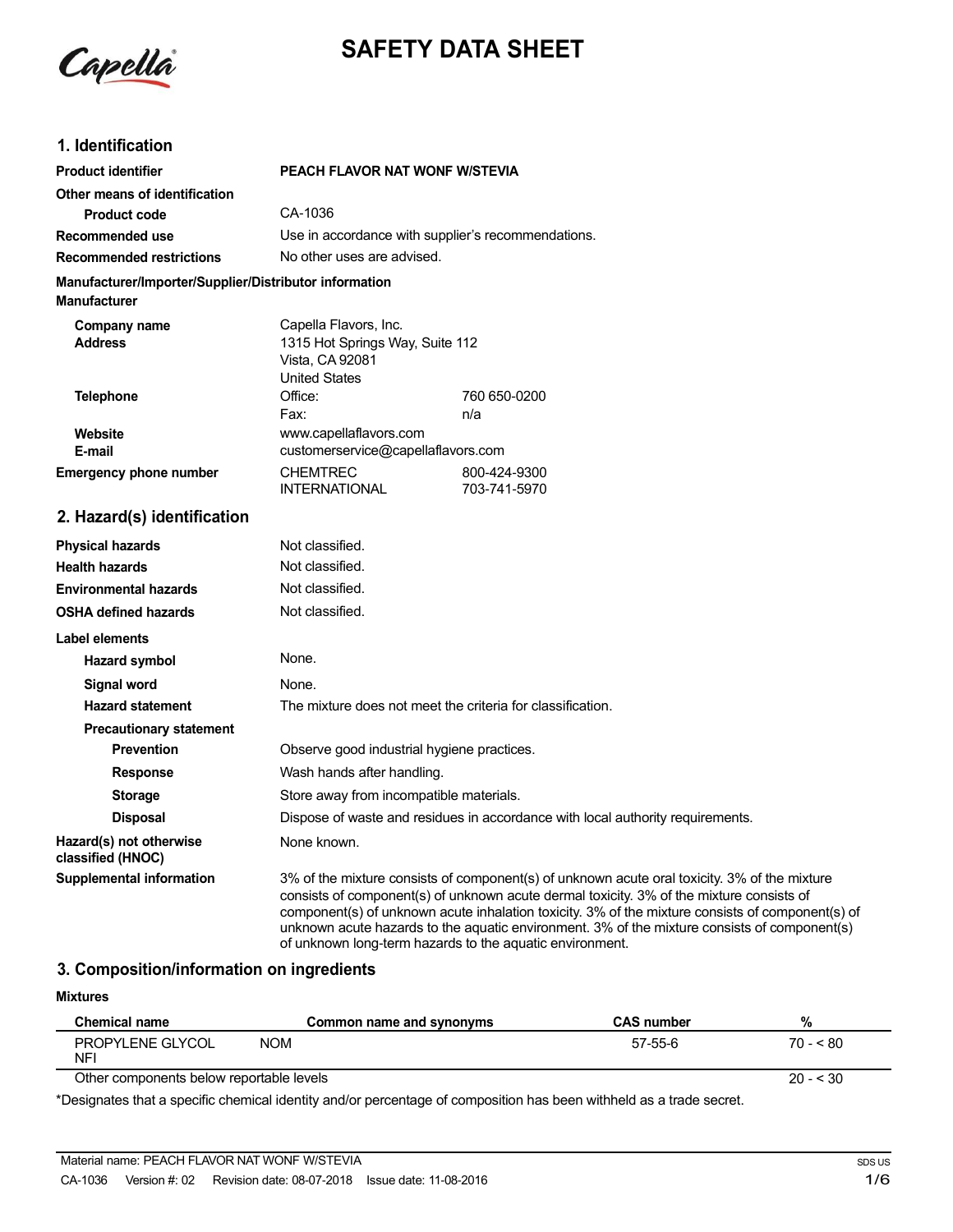## **4. First-aid measures**

| <b>Inhalation</b>                                                            | Move to fresh air. Call a physician if symptoms develop or persist.                                                 |
|------------------------------------------------------------------------------|---------------------------------------------------------------------------------------------------------------------|
| <b>Skin contact</b>                                                          | Wash off with soap and water. Get medical attention if irritation develops and persists.                            |
| Eye contact                                                                  | Rinse with water. Get medical attention if irritation develops and persists.                                        |
| Ingestion                                                                    | Rinse mouth. Get medical attention if symptoms occur.                                                               |
| Most important<br>symptoms/effects, acute and<br>delayed                     | Direct contact with eyes may cause temporary irritation.                                                            |
| Indication of immediate<br>medical attention and special<br>treatment needed | Treat symptomatically.                                                                                              |
| <b>General information</b>                                                   | Ensure that medical personnel are aware of the material(s) involved, and take precautions to<br>protect themselves. |
| 5. Fire-fighting measures                                                    |                                                                                                                     |

| Suitable extinguishing media                                     | Alcohol resistant foam. Powder. Carbon dioxide (CO2).                                         |
|------------------------------------------------------------------|-----------------------------------------------------------------------------------------------|
| Unsuitable extinguishing<br>media                                | Do not use water jet as an extinguisher, as this will spread the fire.                        |
| Specific hazards arising from<br>the chemical                    | During fire, gases hazardous to health may be formed.                                         |
| Special protective equipment<br>and precautions for firefighters | Self-contained breathing apparatus and full protective clothing must be worn in case of fire. |
| <b>Fire fighting</b><br>equipment/instructions                   | Move containers from fire area if you can do so without risk.                                 |
| <b>Specific methods</b>                                          | Use standard firefighting procedures and consider the hazards of other involved materials.    |
| <b>General fire hazards</b>                                      | No unusual fire or explosion hazards noted.                                                   |
|                                                                  |                                                                                               |

## **6. Accidental release measures**

| Personal precautions,<br>protective equipment and<br>emergency procedures | Keep unnecessary personnel away. For personal protection, see section 8 of the SDS.                                                                                                                                                               |
|---------------------------------------------------------------------------|---------------------------------------------------------------------------------------------------------------------------------------------------------------------------------------------------------------------------------------------------|
| Methods and materials for                                                 | Use water spray to reduce vapors or divert vapor cloud drift.                                                                                                                                                                                     |
| containment and cleaning up                                               | Large Spills: Stop the flow of material, if this is without risk. Dike the spilled material, where this is<br>possible. Absorb in vermiculite, dry sand or earth and place into containers. Following product<br>recovery, flush area with water. |
|                                                                           | Small Spills: Wipe up with absorbent material (e.g. cloth, fleece). Clean surface thoroughly to<br>remove residual contamination.                                                                                                                 |
|                                                                           | Never return spills to original containers for re-use. For waste disposal, see section 13 of the SDS.                                                                                                                                             |
| <b>Environmental precautions</b>                                          | Avoid discharge into drains, water courses or onto the ground.                                                                                                                                                                                    |
| 7. Handling and storage                                                   |                                                                                                                                                                                                                                                   |
| Precautions for safe handling                                             | Avoid prolonged exposure. Observe good industrial hygiene practices.                                                                                                                                                                              |
| Conditions for safe storage,<br>including any incompatibilities           | Store in original tightly closed container. Store away from incompatible materials (see Section 10<br>of the SDS).                                                                                                                                |

## **8. Exposure controls/personal protection**

### **Occupational exposure limits**

The following constituents are the only constituents of the product which have a PEL, TLV or other recommended exposure limit. At this time, the other constituents have no known exposure limits.

|                                           | US. Workplace Environmental Exposure Level (WEEL) Guides   |                     |          |  |
|-------------------------------------------|------------------------------------------------------------|---------------------|----------|--|
| <b>Components</b>                         | Type                                                       | Value               | Form     |  |
| PROPYLENE GLYCOL<br>NOM NFI (CAS 57-55-6) | TWA                                                        | $10 \text{ ma/m}$ 3 | Aerosol. |  |
| <b>Biological limit values</b>            | No biological exposure limits noted for the ingredient(s). |                     |          |  |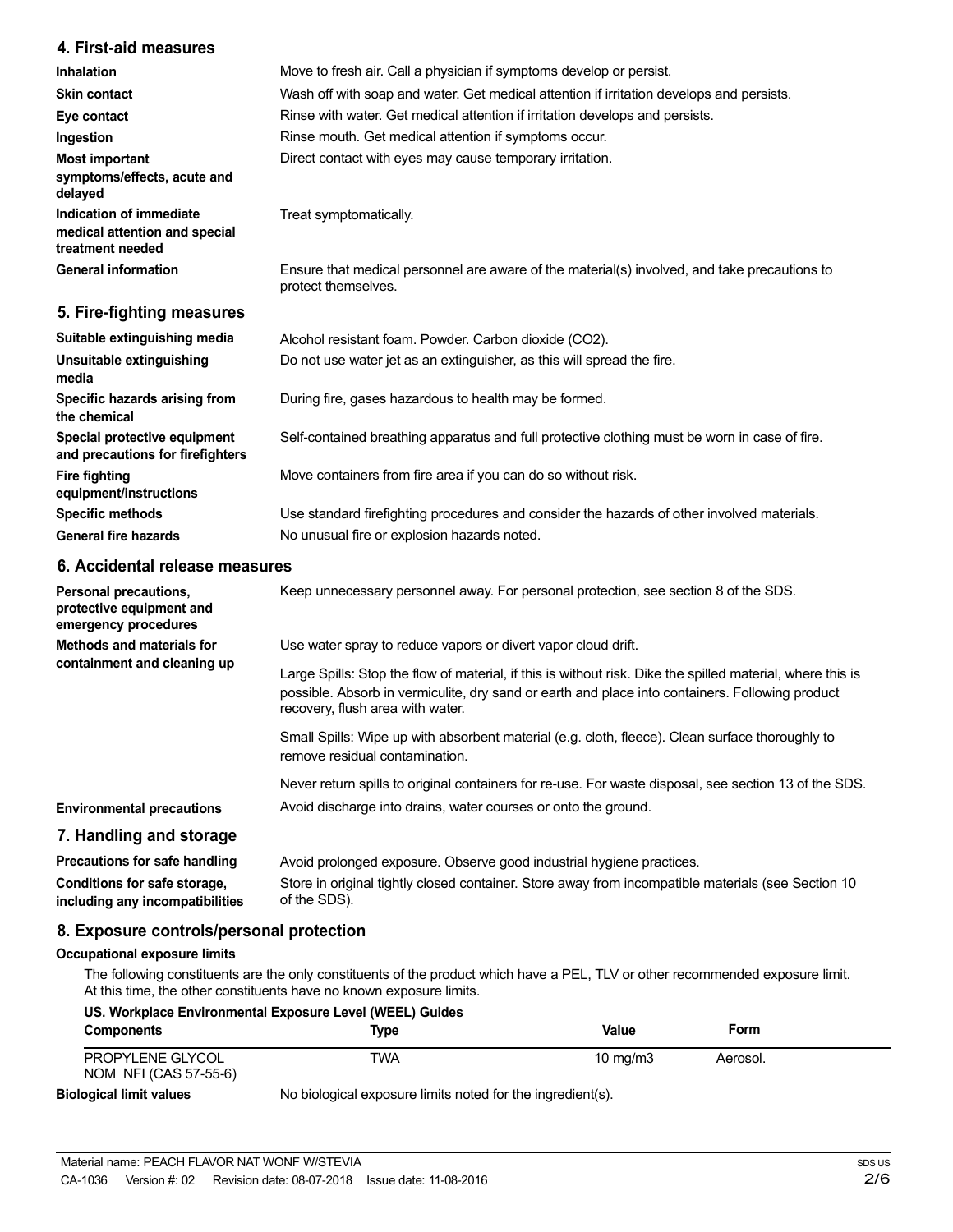| Appropriate engineering<br>controls      | Good general ventilation (typically 10 air changes per hour) should be used. Ventilation rates<br>should be matched to conditions. If applicable, use process enclosures, local exhaust ventilation,<br>or other engineering controls to maintain airborne levels below recommended exposure limits. If<br>exposure limits have not been established, maintain airborne levels to an acceptable level. |
|------------------------------------------|--------------------------------------------------------------------------------------------------------------------------------------------------------------------------------------------------------------------------------------------------------------------------------------------------------------------------------------------------------------------------------------------------------|
|                                          | Individual protection measures, such as personal protective equipment                                                                                                                                                                                                                                                                                                                                  |
| Eye/face protection                      | Wear safety glasses with side shields (or goggles).                                                                                                                                                                                                                                                                                                                                                    |
| <b>Skin protection</b>                   |                                                                                                                                                                                                                                                                                                                                                                                                        |
| <b>Hand protection</b>                   | Wear appropriate chemical resistant gloves.                                                                                                                                                                                                                                                                                                                                                            |
| Other                                    | Wear suitable protective clothing.                                                                                                                                                                                                                                                                                                                                                                     |
| <b>Respiratory protection</b>            | In case of insufficient ventilation, wear suitable respiratory equipment.                                                                                                                                                                                                                                                                                                                              |
| <b>Thermal hazards</b>                   | Wear appropriate thermal protective clothing, when necessary.                                                                                                                                                                                                                                                                                                                                          |
| <b>General hygiene</b><br>considerations | Always observe good personal hygiene measures, such as washing after handling the material<br>and before eating, drinking, and/or smoking. Routinely wash work clothing and protective<br>equipment to remove contaminants.                                                                                                                                                                            |

## **9. Physical and chemical properties**

| Appearance                                        |                                |
|---------------------------------------------------|--------------------------------|
| <b>Physical state</b>                             | Liquid.                        |
| Form                                              | Liquid.                        |
| Color                                             | Not available.                 |
| Odor                                              | Not available.                 |
| <b>Odor threshold</b>                             | Not available.                 |
| рH                                                | Not available.                 |
| Melting point/freezing point                      | -74.2 °F (-59 °C) estimated    |
| Initial boiling point and boiling<br>range        | 370.76 °F (188.2 °C) estimated |
| <b>Flash point</b>                                | $>$ 200.0 °F ( $>$ 93.3 °C)    |
| <b>Evaporation rate</b>                           | Not available.                 |
| Flammability (solid, gas)                         | Not applicable.                |
| Upper/lower flammability or explosive limits      |                                |
| <b>Flammability limit - lower</b><br>(%)          | Not available.                 |
| Flammability limit - upper<br>(%)                 | Not available.                 |
| Explosive limit - lower (%)                       | Not available.                 |
| Explosive limit - upper (%)                       | Not available.                 |
| Vapor pressure                                    | 0.13 hPa estimated             |
| <b>Vapor density</b>                              | Not available.                 |
| <b>Relative density</b>                           | Not available.                 |
| Solubility(ies)                                   |                                |
| Solubility (water)                                | Not available.                 |
| <b>Partition coefficient</b><br>(n-octanol/water) | Not available.                 |
| <b>Auto-ignition temperature</b>                  | 700 °F (371.11 °C) estimated   |
| <b>Decomposition temperature</b>                  | Not available.                 |
| <b>Viscosity</b>                                  | Not available.                 |
| <b>Other information</b>                          |                                |
| <b>Explosive properties</b>                       | Not explosive.                 |
| <b>Flammability class</b>                         | Combustible IIIB estimated     |
| <b>Oxidizing properties</b>                       | Not oxidizing.                 |
| <b>Refractive index</b>                           | 1.4018 - 1.4318                |
| <b>Specific gravity</b>                           | 1.03 - 1.06                    |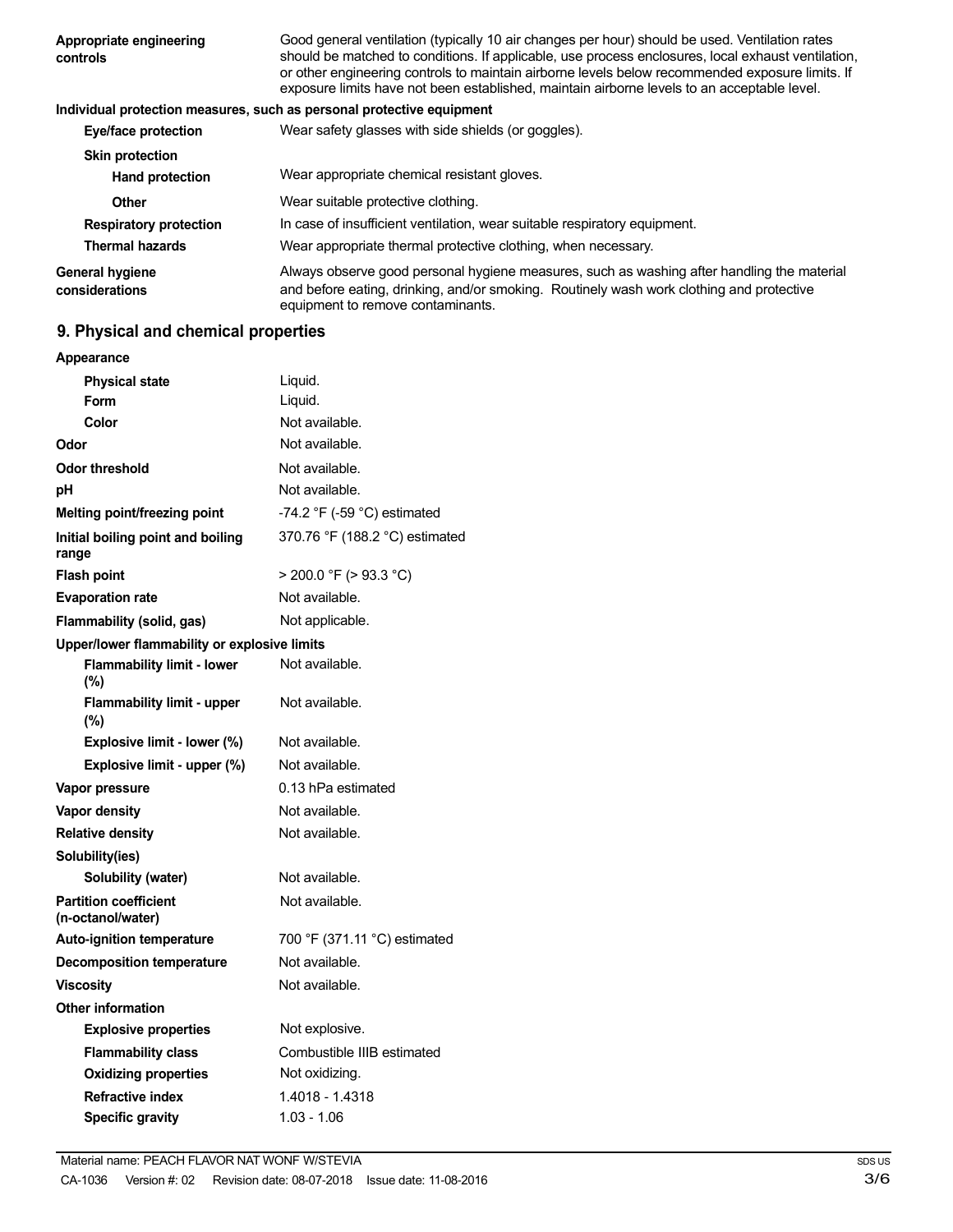## **10. Stability and reactivity**

| <b>Reactivity</b>                            | The product is stable and non-reactive under normal conditions of use, storage and transport. |
|----------------------------------------------|-----------------------------------------------------------------------------------------------|
| <b>Chemical stability</b>                    | Material is stable under normal conditions.                                                   |
| <b>Possibility of hazardous</b><br>reactions | No dangerous reaction known under conditions of normal use.                                   |
| <b>Conditions to avoid</b>                   | Avoid temperatures exceeding the flash point. Contact with incompatible materials.            |
| Incompatible materials                       | Strong oxidizing agents.                                                                      |
| <b>Hazardous decomposition</b><br>products   | No hazardous decomposition products are known.                                                |

## **11. Toxicological information**

### **Information on likely routes of exposure**

| <b>Inhalation</b>                                                                   | Prolonged inhalation may be harmful.                                                                                                                                                                  |
|-------------------------------------------------------------------------------------|-------------------------------------------------------------------------------------------------------------------------------------------------------------------------------------------------------|
| <b>Skin contact</b>                                                                 | No adverse effects due to skin contact are expected.                                                                                                                                                  |
| Eye contact                                                                         | Direct contact with eyes may cause temporary irritation.                                                                                                                                              |
| Ingestion                                                                           | Expected to be a low ingestion hazard.                                                                                                                                                                |
| Symptoms related to the<br>physical, chemical and<br>toxicological characteristics  | Direct contact with eyes may cause temporary irritation.                                                                                                                                              |
| Information on toxicological effects                                                |                                                                                                                                                                                                       |
| <b>Acute toxicity</b>                                                               | Not known.                                                                                                                                                                                            |
| <b>Skin corrosion/irritation</b>                                                    | Prolonged skin contact may cause temporary irritation.                                                                                                                                                |
| Serious eye damage/eye<br>irritation                                                | Direct contact with eyes may cause temporary irritation.                                                                                                                                              |
| Respiratory or skin sensitization                                                   |                                                                                                                                                                                                       |
| <b>Respiratory sensitization</b>                                                    | Not a respiratory sensitizer.                                                                                                                                                                         |
| <b>Skin sensitization</b>                                                           | This product is not expected to cause skin sensitization.                                                                                                                                             |
| Germ cell mutagenicity                                                              | No data available to indicate product or any components present at greater than 0.1% are<br>mutagenic or genotoxic.                                                                                   |
| Carcinogenicity                                                                     | Not classifiable as to carcinogenicity to humans.                                                                                                                                                     |
| Not listed.<br>Not regulated.<br>Not listed.                                        | OSHA Specifically Regulated Substances (29 CFR 1910.1001-1050)<br>US. National Toxicology Program (NTP) Report on Carcinogens                                                                         |
| <b>Reproductive toxicity</b><br>Specific target organ toxicity -<br>single exposure | This product is not expected to cause reproductive or developmental effects.<br>Not classified.                                                                                                       |
| Specific target organ toxicity -<br>repeated exposure                               | Not classified.                                                                                                                                                                                       |
| <b>Aspiration hazard</b>                                                            | Not an aspiration hazard.                                                                                                                                                                             |
| <b>Chronic effects</b>                                                              | Prolonged inhalation may be harmful.                                                                                                                                                                  |
| 12. Ecological information                                                          |                                                                                                                                                                                                       |
| <b>Ecotoxicity</b>                                                                  | The product is not classified as environmentally hazardous. However, this does not exclude the<br>possibility that large or frequent spills can have a harmful or damaging effect on the environment. |
| Persistence and degradability<br><b>Bioaccumulative potential</b>                   |                                                                                                                                                                                                       |
| Partition coefficient n-octanol / water (log Kow)<br>PROPYLENE GLYCOL               | NOM NFI<br>$-0.92$                                                                                                                                                                                    |
| <b>Mobility in soil</b>                                                             | No data available.                                                                                                                                                                                    |
| Other adverse effects                                                               | No other adverse environmental effects (e.g. ozone depletion, photochemical ozone creation<br>potential, endocrine disruption, global warming potential) are expected from this component.            |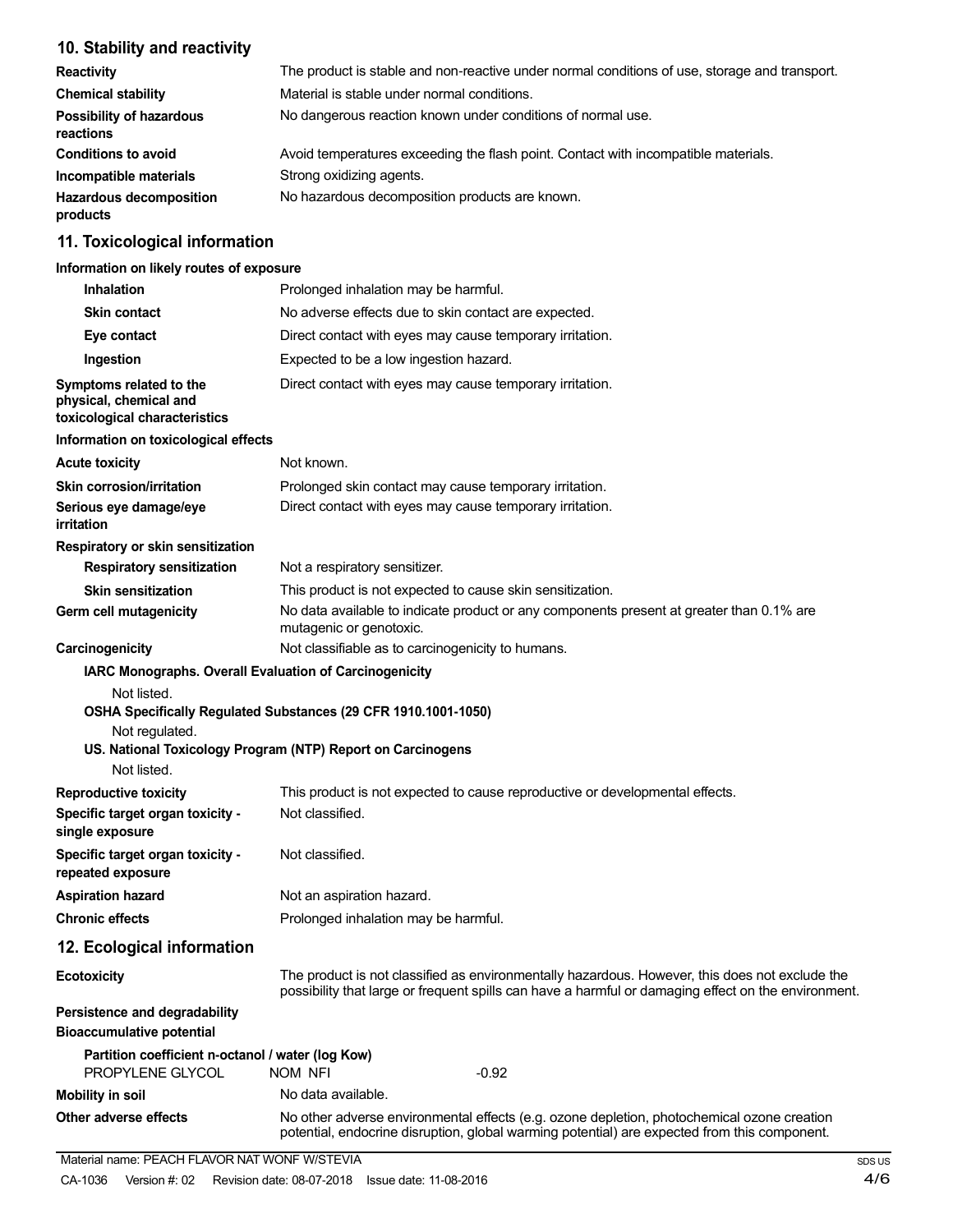## **13. Disposal considerations**

| <b>Disposal instructions</b>             | Collect and reclaim or dispose in sealed containers at licensed waste disposal site.                                                                                                                                   |
|------------------------------------------|------------------------------------------------------------------------------------------------------------------------------------------------------------------------------------------------------------------------|
| Local disposal regulations               | Dispose in accordance with all applicable regulations.                                                                                                                                                                 |
| Hazardous waste code                     | The waste code should be assigned in discussion between the user, the producer and the waste<br>disposal company.                                                                                                      |
| Waste from residues / unused<br>products | Dispose of in accordance with local regulations. Empty containers or liners may retain some<br>product residues. This material and its container must be disposed of in a safe manner (see:<br>Disposal instructions). |
| Contaminated packaging                   | Since emptied containers may retain product residue, follow label warnings even after container is<br>emptied. Empty containers should be taken to an approved waste handling site for recycling or<br>disposal.       |
| 14. Transport information                |                                                                                                                                                                                                                        |
| <b>DOT</b>                               |                                                                                                                                                                                                                        |

Not regulated as dangerous goods.

#### **IATA**

Not regulated as dangerous goods.

**IMDG**

Not regulated as dangerous goods.

**Transport in bulk according to Annex II of MARPOL 73/78 and the IBC Code** Not established.

#### **15. Regulatory information**

**US federal regulations** This product is not known to be a "Hazardous Chemical" as defined by the OSHA Hazard Communication Standard, 29 CFR 1910.1200.

### **TSCA Section 12(b) Export Notification (40 CFR 707, Subpt. D)**

Not regulated.

**CERCLA Hazardous Substance List (40 CFR 302.4)**

Not listed.

### **SARA 304 Emergency release notification**

Not regulated.

**OSHA Specifically Regulated Substances (29 CFR 1910.1001-1050)**

Not regulated.

#### **Superfund Amendments and Reauthorization Act of 1986 (SARA)**

**Hazard categories** Immediate Hazard - No Delayed Hazard - No Fire Hazard - No Pressure Hazard - No Reactivity Hazard - No

### **SARA 302 Extremely hazardous substance**

Not listed.

**SARA 311/312 Hazardous** No **chemical**

## **SARA 313 (TRI reporting)**

Not regulated.

## **Other federal regulations**

**Clean Air Act (CAA) Section 112 Hazardous Air Pollutants (HAPs) List**

Not regulated.

## **Clean Air Act (CAA) Section 112(r) Accidental Release Prevention (40 CFR 68.130)**

Not regulated.

| <b>Safe Drinking Water Act</b><br>(SDWA) | Not regulated.                                                                                                                                                                                    |
|------------------------------------------|---------------------------------------------------------------------------------------------------------------------------------------------------------------------------------------------------|
| US state regulations                     | California Safe Drinking Water and Toxic Enforcement Act of 1986 (Proposition 65): This material<br>is not known to contain any chemicals currently listed as carcinogens or reproductive toxins. |